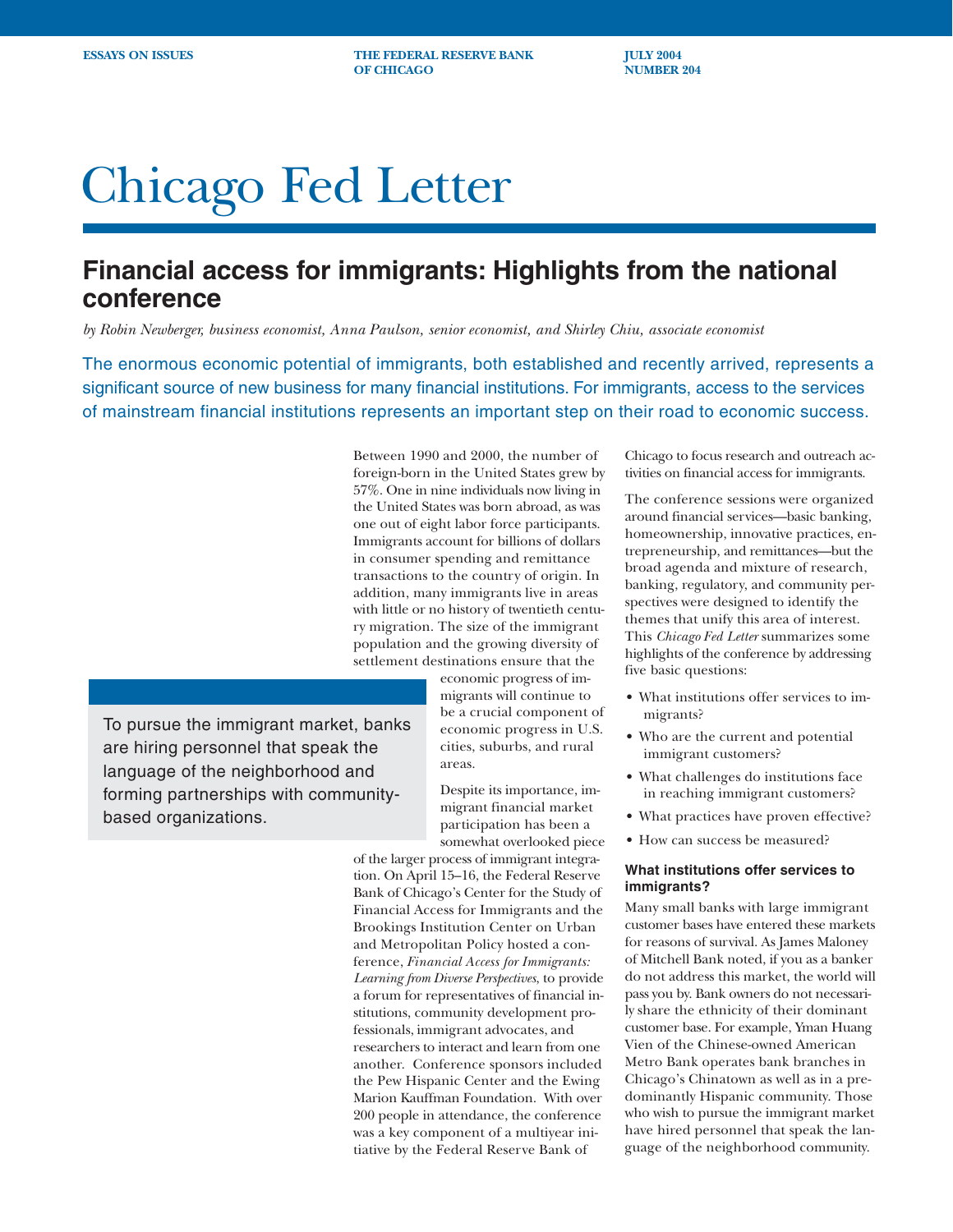They also partner with community-based organizations to reach out to new customers. Bankers emphasize the business potential of working with immigrants, even though, as Jeremiah Boyle of the Chicago Fed explained, outreach to underserved communities can also help banks meet their community reinvestment obligations.

Given the bureaucratic process for project approval and the need to standardize products and services, large banks have been slower to enter this new market compared with smaller banks. They too tend to invest in the immigrant market as a means of business expansion. With their marketing power and established networks, large banks also seek to compete for a share of the remittance business, which is currently dominated by money transfer firms. In addition, large banks benefit from being able to offer a wider portfolio of products to immigrant customers. Some immigrant customers take their business to a large bank after having established a credit history with a small bank or credit union.

Credit unions pursue the immigrant market to recruit new customers as well. John Herrera of the Latino Community Credit Union reported that his credit union began in June 2000 with one branch. Today, the institution consists of five branches, \$14.1 million in assets, and 16,000 members. Credit unions also target the financially underserved remittance market in both the U.S. and receiving countries. According to David Grace, the World Council of Credit Unions has been actively involved in an initiative to create a lower cost remittance product.

Community-based organizations (CBOs) play a central role in connecting immigrants to institutions that provide financial services, as well as providing a range of other services to help with the process of integration. Norma Polanco of the Humboldt Park Economic Development Corporation highlighted her organization as an example of a CBO that solicited banks to open a branch in its predominantly Hispanic neighborhood. This organization made a commitment to prospective financial institutions to provide financial literacy training and free marketing and publicity. In more remote areas, such as the unincorporated cities along the U.S.–Mexican border, CBOs not only offer services, but also act as translators and mediators for newly arrived

immigrants learning to navigate U.S. institutions and markets, according to Barbara Robles of the University of Texas– Austin. Additionally, some CBOs are lenders themselves. Cheng Fu Hang of The Neighborhood Development Center in Saint Paul, MN, explained that his organization offers both debt and equity financing in addition to extensive technical assistance to potential entrepreneurs from distinct ethnic groups, including Hmong, Somali, Oromo, and Latino immigrants.

## **Who are the current and potential customers?**

More immigrants entered the United States in the 1990s than in any previous decade. As Audrey Singer of the Brookings Institution explained, immigration is no longer a phenomenon affecting a handful of states. Today's primarily non-European immigrant population is settling in places where immigrant communities were virtually nonexistent two decades ago. The metropolitan areas of "emerging gateway" cities, such as Atlanta, Washington, DC, and Dallas–Ft. Worth, saw their immigrant populations increase fivefold between 1980 and 2000, from just over half a million people to 2.7 million.

The enormous economic potential of immigrants, both established and recently arrived, represents a significant source of new business for many financial institutions. Hispanics accounted for some \$653 billion in purchasing power in 2003, and Asians another \$344 billion, according to a study cited by Federal Reserve Board Governor Ben Bernanke at the conference. In 2003, remittances to Latin America and the Caribbean totaled \$38 billion. Lindsay Lowell of Georgetown University estimated that remittances sent from the United States to Mexico and Central America were \$19.3 billion in the same year. Additionally, over half of all minority-owned businesses are owned by immigrants, explained Maude Toussaint-Comeau of the Chicago Fed. On a regional level, 50,000 bank accounts have been opened by formerly "unbanked" customers, according to a survey of more than 30 banks that operate in the Midwest. These new accounts carried more than \$100 million in deposits.

Immigrants bring with them a wide variety of attitudes and experiences that affect their level of trust in financial institutions, observed Una Osili of Indiana University– Purdue University. For example, on the

question of transaction account ownership, Sherrie Rhine of the New York Fed found that immigrants from Mexico who are U.S. citizens and have lived in the U.S. longer are more likely to have a savings or a checking account. Interestingly, however, citizenship status and length of stay in the United States do not affect the likelihood of having a savings or checking account for immigrants from Latin America, Europe, or Asia. In the area of homeownership, Sherrie Kossoudji of the University of Michigan found that naturalized citizens are significantly more likely to behave like the nativeborn in terms of homeownership rates. However, immigrant non-citizens lag behind in homeownership regardless of how long they have lived in the United States.

In terms of variation of home country experience, Anna Paulson of the Chicago Fed found that an individual who emigrates from a country with low institutional quality (in terms of protection of private property) is less likely to participate in U.S. financial markets than someone from a country with higher institutional quality. When home country institutional quality is controlled for, being an immigrant has no further statistical impact on financial market participation. Immigrants who migrated from their home country at age 16 and older are most affected by the institutional quality of their home country. Only immigrants who have lived in the U.S. for more than 32 years are unaffected.

The number of years the immigrant has lived in the United States creates an additional dimension of diversity within the immigrant community. Alice Perez of US Bank described a three-tier marketing system to respond to Hispanic immigrants' gradual adjustment to the U.S. financial system. The first tier of the US Bank marketing system involves establishing banking and credit relationships with immigrants who arrived less than two years ago. The second tier uses a strategy of cross-selling mortgage, business, and personal banking products. The third tier markets more sophisticated lines of credit and loans to immigrants living in the United States the longest amount of time.

#### **What challenges do institutions face?**

Working with first-generation immigrants often means working with people whose home-country financial experiences remain influential. As Paulson noted, the very act of purchasing some financial products or services may involve overcoming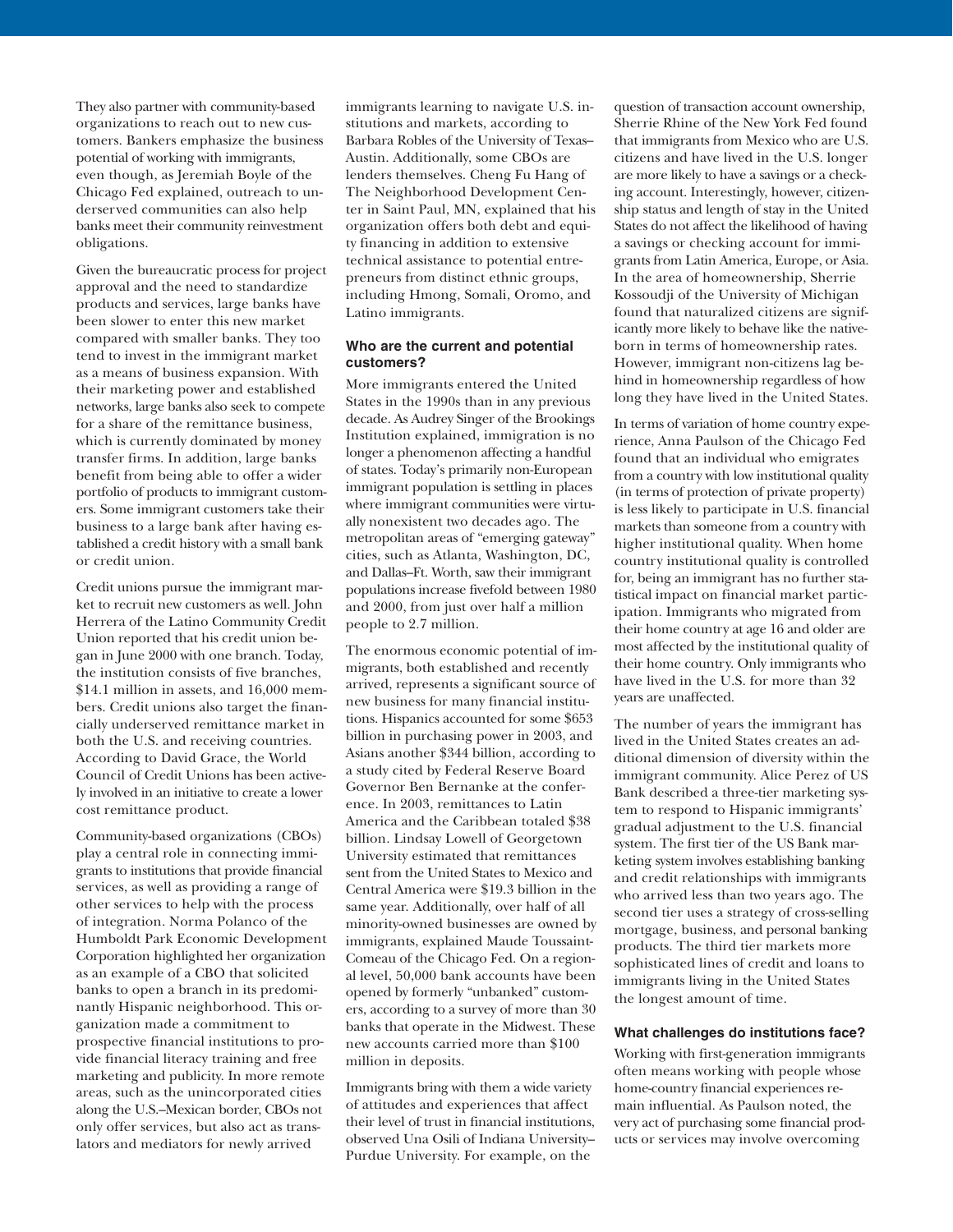lessons about the trustworthiness of institutions that people absorbed early in life. If financial institutions wait for first-generation arrivals to adapt to the host country, then they may miss out on an important and growing segment of the market. To reach this market, they may need to structure their products or service delivery methods differently to appeal to recently arrived immigrants.

Similarly, lack of familiarity with the U.S. credit system is a barrier standing between many immigrants and access to mortgages, business loans, or consumer credit, according to James Ballentine of the American Bankers Association. Many new immigrants have no credit history, some ethnic groups avoid debt as a cultural practice, and many of the conventional tools used by financial institutions do not adequately measure the creditworthiness of certain immigrant groups. As Toussaint-Comeau reported, personal assets, rather than bank loans, are the main source of business financing for many immigrants. According to Pyong Gap Min of the City University of New York, a common misconception is that Japanese and Korean immigrant entrepreneurs rely on ethnic rotating credit and savings associations (ROSCAS) to obtain funding for business start-ups. His research shows that Asian immigrants rely mainly on personal assets to start businesses.

An emphasis on human interaction rather than digital service delivery is also helpful in serving new immigrant customers. This runs counter to recent innovations in financial service delivery. Automated services are not only designed for customers with financial knowledge, but customers who manage their money digitally are rewarded with lower fees. In contrast, as Roberto Suro of the Pew Hispanic Center points out, if you are the first person in your family ever to open an account, it is difficult to establish a banking relationship without human contact.

There are also regional differences in the available infrastructure to integrate recent arrivals. Some new immigrant destinations have weaker community networks relative to destinations with a longer history of immigrant settlement. Financial institutions with branches in new immigrant cities also have greater difficulty hiring multilingual staff.

Larger financial institutions face a unique set of challenges in terms of convincing managers and directors to modify products and services to reach the immigrant market. Noting that decisions at small banks "can be made on a dime," Martin Heldring of Harris Bank Glencoe spoke of the need to receive approval from a myriad of bank departments before introducing even small changes at a large bank.

No financial institution, regardless of its size, has fully broken into the remittance market, according to David Grace of the World Council of Credit Unions. Competition comes from traditional wire services with extensive distribution networks and, increasingly, from "mom and pop" stores often operated by first- or second-generation immigrants. Manuel Orozco of Georgetown University found that in many cases, neither the sending nor receiving households are connected to the financial system. Nonbank competition represents a challenge to financial institutions that are investing in remittance products.

Political risk also plays a part in serving the immigrant market. As Michael Frias of the Federal Deposit Insurance Corporation and Nina Olson of the Internal Revenue Service each emphasized, there are competing definitions of what constitutes acceptable identification under immigration, tax, and banking laws. Some conference participants expressed the concern that, going forward, new policies might restrict the use of alternative forms of identification such as the Mexican Consulate's *Matricula Consular,* or more drastically, require financial regulators and/or financial institutions to become involved in implementing immigration laws. Perhaps not coincidentally, the financial institutions most concerned about this prospect are located in cities where extensive immigration is a new phenomenon. Institutional familiarity with alternative identification methods also varies greatly by region, with financial institutions in some areas opening hundreds of accounts with the *Matricula Consular* and Individual Tax Identification Numbers (ITINs, tax filing numbers for workers without social security numbers), and others just entering this market. Proximity to regional consular offices impacts both the publicity about these alternatives and the speed at which applications are processed.

Gathering information on immigrant financial markets and behavior has its own set of challenges. One issue is the limited availability of national data that include large samples of foreign-born respondents as well as local geographic and financial market information. To obtain data about immigrant markets and financial practices, financial institutions and researchers must often patch together information from several sources, including the *INS Statistical Yearbook*, local government housing offices, school systems, the Census Bureau, and regulators. A related challenge is to demonstrate the relevance of the available data, particularly for practitioners whose scope of interest is often the most local geography. Obtaining funds for evaluating programs is another challenge, particularly for community-based organizations.

#### **What practices are effective?**

A recurrent theme in nearly all of the conference sessions was the importance of building and maintaining trust when reaching new immigrant customers. Often, before connections are made between immigrants and financial institutions, trust takes root between immigrants and community-based organizations. Financial institutions that have been successful in reaching the immigrant market describe working with religious, social, and civic organizations with which the immigrant community has close ties in order to promote the transfer of trust from these organizations to the financial institution.

Financial institutions also advocate examining the appropriateness of existing loan products and knowing the local character of a community before marketing to immigrants. Flexible protocols (consideration

Michael H. Moskow, *President;* Charles L. Evans, *Senior Vice President and Director of Research;* Douglas Evanoff, *Vice President, financial studies;* David Marshall, *Vice President, macroeconomic policy research;* Daniel Sullivan*, Vice President, microeconomic policy research;* William Testa, *Vice President, regional programs and Economics Editor;* Helen O'D. Koshy, *Editor;* Kathryn Moran, *Associate Editor.*

*Chicago Fed Letter* is published monthly by the Research Department of the Federal Reserve Bank of Chicago. The views expressed are the authors' and are not necessarily those of the Federal Reserve Bank of Chicago or the Federal Reserve System.

© 2004 Federal Reserve Bank of Chicago *Chicago Fed Letter* articles may be reproduced in whole or in part, provided the articles are not reproduced or distributed for commercial gain and provided the source is appropriately credited. Prior written permission must be obtained for any other reproduction, distribution, republication, or creation of derivative works of *Chicago Fed Letter* articles. To request permission, please contact Helen Koshy, senior editor, at 312-322-5830 or email Helen.Koshy@chi.frb.org. *Chicago Fed Letter* and other Bank publications are available on the Bank's website at www.chicagofed.org.

ISSN 0895-0164